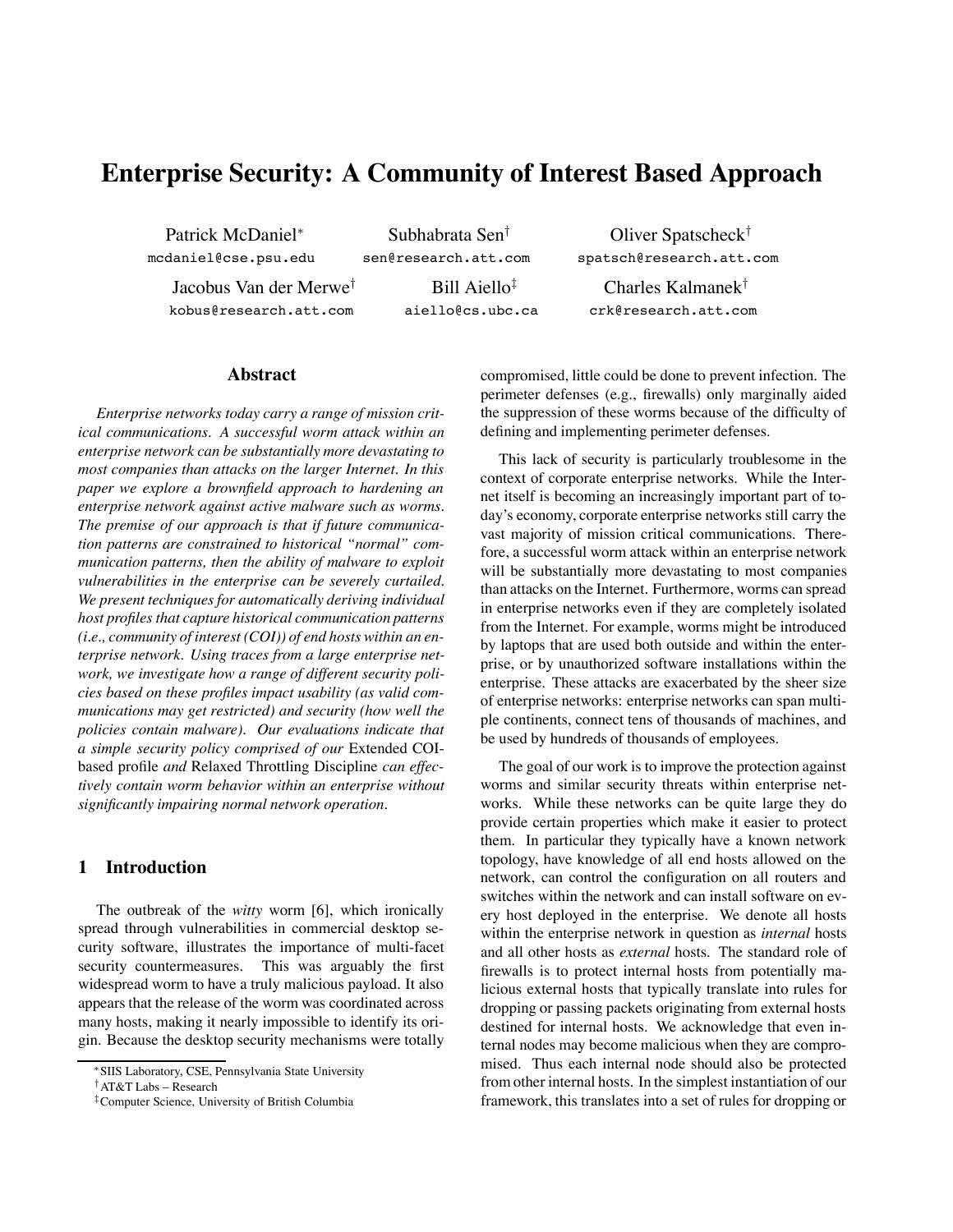allowing packets where both the origin and destination are internal hosts. In the most general case, the set of rules may define an arbitrary subset of the 4-tuple defined by origin and destination IP addresses, protocol, and destination port number where the origin and destination IP addresses are for internal hosts. The design space for such a set of rules is defined along three principle axes: security, usability, and manageability.

Enterprise policies must be manageable to be usable in real networks. Hence, we restrict ourselves to simple policies throughout. Moreover, for all the policies, we describe methods for automatically populating the rules defining the allowed internal-to-internal communication. The primary focus of the paper is an analysis of the usability and security, and the tradeoffs between them, of the chosen set of manageable policies.

If one envisions designing and deploying an enterprise network, including all hardware and software, from the ground up, it may be possible to design and enforce quite rigid internal-to-internal communication policies. But our work does not require such a greenfield approach. Rather our work is aimed at a brownfield environment–an existing large, complex enterprise network. In such an environment, it is (in our experience) nearly impossible to impose rules after the fact without severely affecting usability. This is due both to the diversity of user requirements and to the complexity of explicit and implicit host communications. Moreover, it may be nearly impossible to "reverse engineer" by hand the implicit, existing enterprise-wide policy–even with many hands.

In this paper, we present methods for automatically generating the policies based on several weeks of training data. The essential premise of this approach is that if future communication patterns are constrained to historical "normal" communication patterns, then the ability of malware (e.g., worms) to exploit vulnerabilities in the enterprise is severely curtailed. Of course, such a history-based approach may hinder both usability and security. For usability, this approach may block a perfectly legitimate communication if it didn't occur in the training period, which is undesirable. To handle such possibilities, our policies have two components. The first is a *profile*. This is a set of rules defining internal-to-internal packets that are allowed. Several of the policies we introduce allow for a specified rate of out-of-profile communication. The rate, and the action to take when the rate is exceeded is given by the *throttling discipline (TD)*, a second component of our policies. Our history-based approach may also compromise security if illegitimate communication is part of the training set. We assume that after creation, the profile is scrubbed for illegitimate rules based on the behavior of known worms. We rely on multiple heuristics introduced in our previous work [16] to reduce the amount of illegitimate rules before the profiles

are derived.

We should make a brief note here about enforcement of our policies. Our internal-to-internal communication policies can be enforced at either the origin or the destination, or the switch or hub just upstream or downstream, respectively, and the work presented in this paper is agnostic to that decision. However, the motivating perspective of the paper, i.e., of viewing enterprise hosts as potentially malicious, suggests that enforcement should be as close to the potentially malicious entity as possible, i.e., at the originating hosts or the upstream switch. This is consistent with the accepted security practice of deploying the enforcement as close to the source as possible. As a specific example of the advantage of such a placement, several fast spreading worms such as Slammer effectively implemented a denialof-service on enterprise networks even for uninfected machines asthe worm overwhelmed the capacity of many LAN segments. Policy enforcement of out-of-profile traffic at the origin mitigates this type of bandwidth DoS.

As we shall discuss in depth below, a primary conclusion of our analysis is that in order for a policy to have both reasonable security and usability, it must differentiate between communications that use fixed server port numbers and those that use somewhat random port numbers that are defined on the fly (e.g., agreed upon over the fixedport communication). We refer to the latter as *ephemeral ports*. In principle, given the profile of allowed fixed-port communication, it is possible to dynamically populate and enforce rules for ephemeral-port communication. All such approaches, however, require an additional protocol and/or modifications to existing protocol software. While such approaches may eventually allow for fined-grained control of ephemeral ports, in the interest of deployability, in this work we considered only a restricted design space of policies that are enforceable in a host or a switch without the use of additional protocols or the modification of existing application software.

The remainder of the paper is structured as follows. Section 2 presents related work. Section 3 introduces the data set we used. In Section 4 we describe our approach of building end host profiles and describes the different throttling disciplines that we investigate. We then evaluate the usability and security of our policies in Section 5 and Section 6 respectively. The paper concludes in Section 7.

## **2 Related Work**

Administrators in the early days of the Internet relied almost exclusively on network perimeter defenses. Perimeter defenses were primarily implemented through *firewalls* that physically govern the traffic entering and leaving the network. Managing the often low-level access controls on firewalls has shown to be quit complex and multiple efforts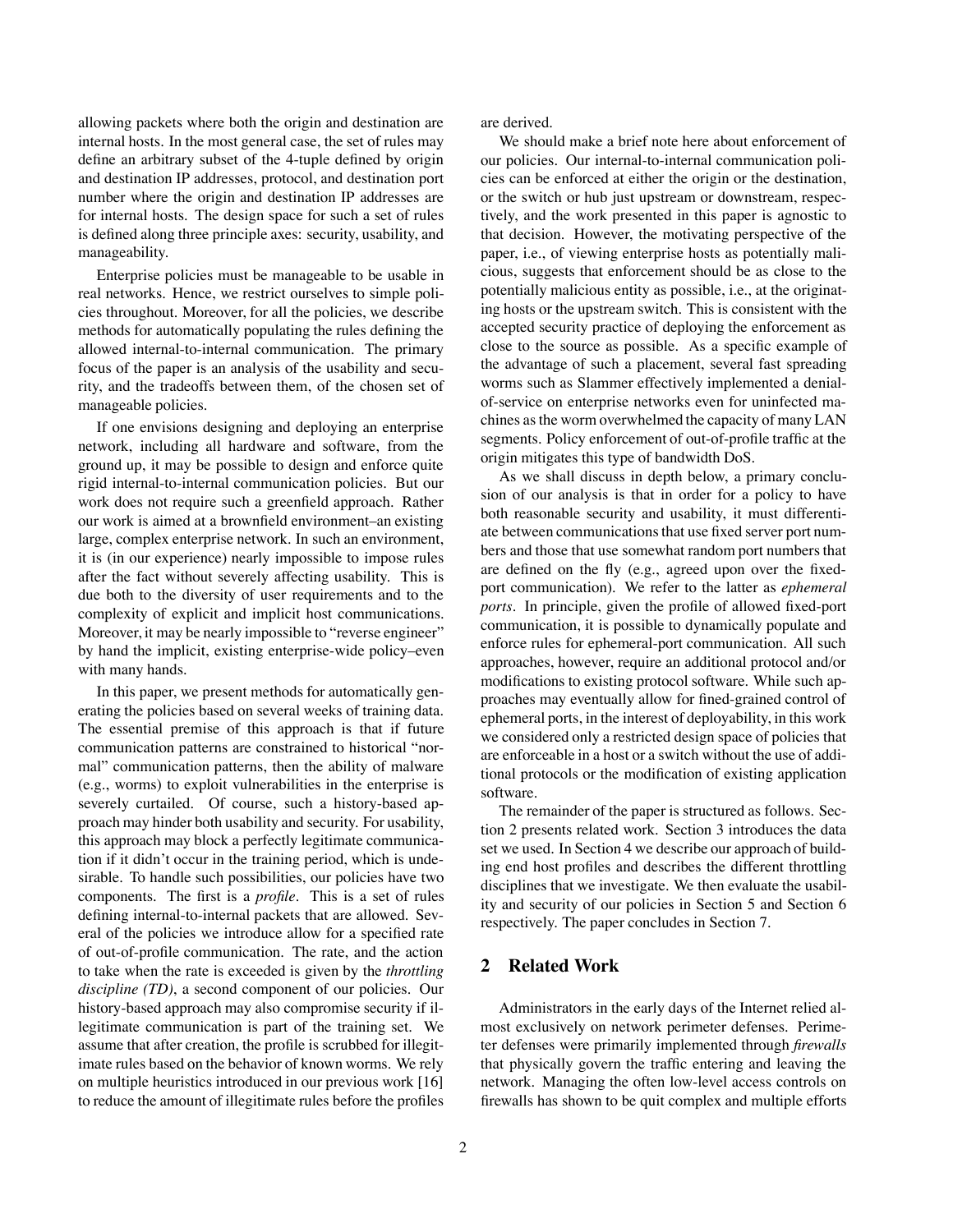have focused to ease this burden on the network operator [4, 1, 2, 10, 18].

Despite those efforts, perimeter defenses became less effective as the Internet grew. Enterprises began to employ the myriad of technologies and applications at their disposal, e.g., multi-media, B2B applications, remote data. These services required significantly more access to resources external to the enterprise. Hence, the perimeter was necessarily weakened as more channels to these services were opened. Bellovin addressed the dissolving perimeter by applying the firewall policies at each end-point [3, 9]. Centralized entities in his *distributed firewall* system distribute firewall policies to each host in the network. Because global policy is enforced through the aggregate behavior of host, the dissolving perimeter is less problematic. Personal firewalls (e.g., host-level firewalls) are now common features of almost all commercial and open source operating systems. There are several differences between [3, 9] and the work presented in this paper. We also envision enforcement of communication policies at, or close to, the end-host. However, our policies treat the end-host as potentially hostile and seek to protect the rest of the enterprise network by blocking illegitimate packets emanating from that end-host. The perspective of [3, 9] is to protect each end host from other potentially hostile hosts and is primarily concerned with blocking illegitimate packets at the destination. In addition, we consider the issues of brownfield deployment and out-of-profile throttling disciplines.

Our work is also related to more recently proposed, *introspective network systems*. Early systems such as GrIDS [15] used models of normal connectivity graphs to detect malicious behavior. These solutions were useful in detecting scanning attacks. As worm and virus behavior began to be better understood [14, 12], previous graph based mechanisms were replaced with more sophisticated behavioral models. For example, Staniford's CounterMalice [13] uses the network infrastructure to detect and counteract malicious activity. A model of normal activity is gleaned from historical data reflecting both number of unique IP addresses to which a connection is attempted and the number of failed connection attempts. This model of normal behavior is used to detect abnormal behavior that is then blocked. This *virus throttling* [17] can greatly reduce the infection rate of a worm. Our work differs from these earlier approaches in a number of ways. First is our use of communities of interest (COI) to derive the model of normal behavior. This builds on our earlier analysis of COI in enterprise networks [16] and is, to our knowledge, the first application of the COI concept to data networks. Second, is the fact that we use the model of normal behavior not to detect abnormal behavior, but to control the extent to which abnormal communication is allowed. This is a subtle but significant difference because there is no "detection phase"

and therefore hosts are protected as soon as the security policy is in place.

## **3 Experimental Data Collection and Preprocessing**

To perform the analysis presented in this paper, we collected eleven weeks worth of flow records from a single site in a large enterprise environment consisting of more than 400 distributed sites connected by a private IP backbone and serving a user population in excess of 50,000 users. The flow records were collected from a number of LAN switches using the Gigascope network monitor [5]. The LAN switches and Gigascope were configured to monitor *all* traffic for more than 300 hosts that included desktop machines, notebooks and lab servers. A 150 host subset of these 300 machines communicated during the entire eleven-week period. We refer to this smaller set as the *local hosts* and they form the focal point of our analysis. In addition to some communication amongst themselves, the local hosts mostly communicated with other hosts in the enterprise network (referred to as internal hosts) as well as with hosts outside the enterprise (i.e., external hosts). The latter communication is excluded from our analysis. During the eleven-week period we collected flow records corresponding to more than 4.5 TByte of network traffic. In this study we only considered TCP and UDP traffic. We also removed weekend data from our data set, thus ensuring a more consistent per-day traffic mix. Our measurement infrastructure generated "raw" flow records that were processed using the same techniques described in [16]. In summary this processing removed all unwanted (abnormal) traffic from the data, dealt with DHCP issues, and tagged data with client/server designations based on whether a host was initiating communication or listening on a socket to allow other hosts to communicate with it.

## **4 Securing the End Host**

Our approach is to devise an individual policy for each end host based on the historical set of other hosts in the enterprise with which it interacts, i.e., its Community of Interest (COI). We perform this task in two steps. First, we develop a *COI Profile* of each end host. The goal of the *profile* is to capture what communication is normal for a particular host. Due to the cleaning that we perform on our data, we make the reasonable assumption that the data set we use for our analysis contains only legitimate traffic. In the second step we define *Throttling Disciplines (TDs)* that define what should happen if a host attempts to communicate outside of its profile. For each host, the combination of its profile and TD is used to restrict and control future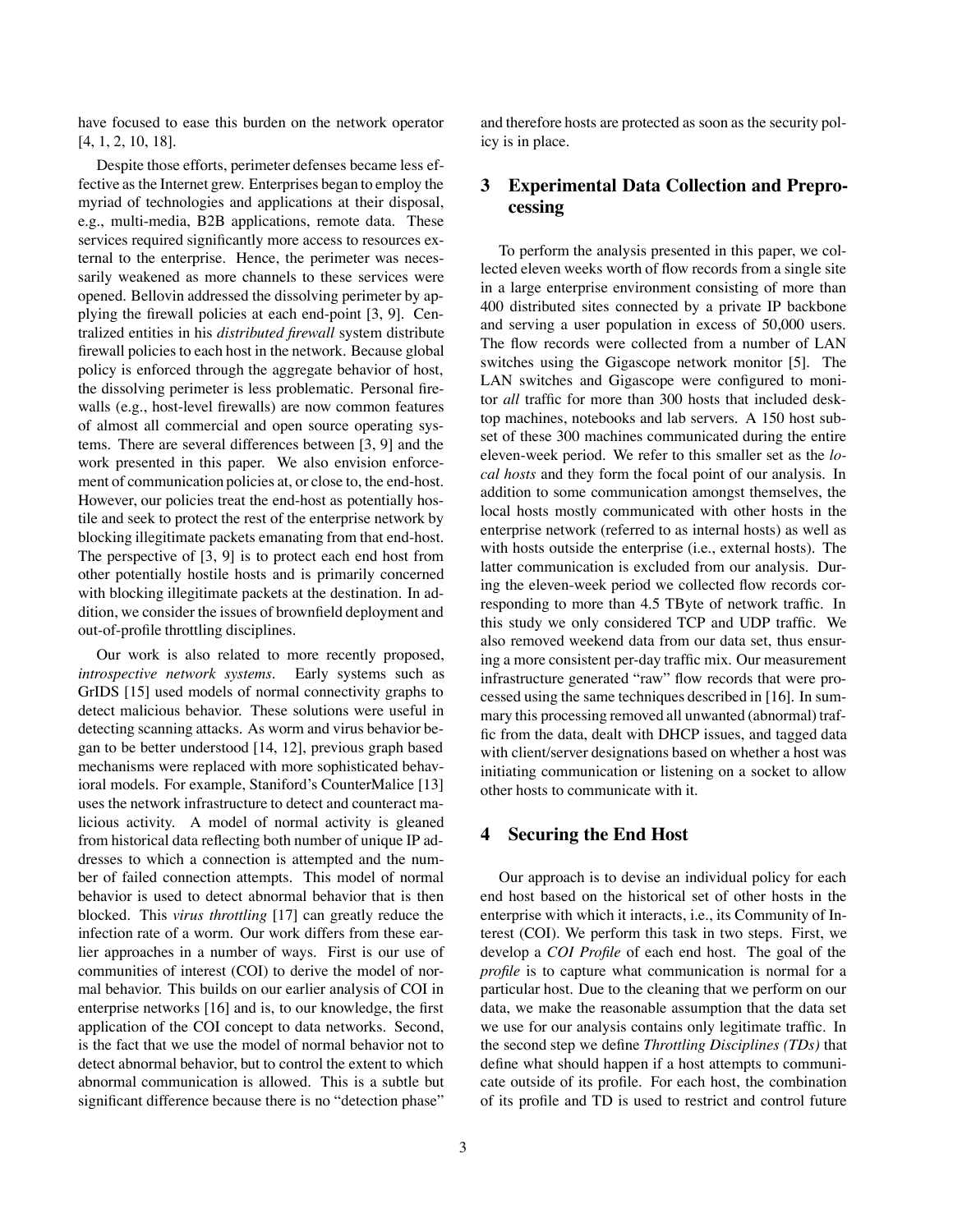communication. We focus in particular on policies that can be easily implemented as access control lists (ACLs) on the switch that connects the host to the rest of the network. It should be immediately apparent that restricting communication in this way would have desirable security properties, because communication outside the "normal" profile can be restricted. At the same time, however, communication is never static and the system should minimize disruptions of legitimate traffic that falls outside of the historical profiles. Indeed, this tension between the usability of our approach and its security benefits forms the basis for our evaluation in Sections 5 and 6.

#### **4.1 COI Profiles**

In our approach, all *COI profiles* are constructed by analyzing historic network communication for hosts within an enterprise network during a profile training period. The goal of a COI profile is twofold. First it captures the historic communication of a set of end hosts, and second, this history is used to predict the host's future communication behavior.

Profiles differ in terms of the domain knowledge used to construct them, i.e., protocol specific information. The most basic of such profiles that we denote as *Simple COI Profiles* do not consider any domain specific knowledge, rather it only considers information from the 4-tuple: (protocol, client IP, server port, server IP). <sup>1</sup> Not surprisingly a Simple COI Profile that considers port level information will have great difficulty predicting the host's future communication behavior in the presence of applications that use ephemeralport communication such as FTP and most streaming protocols. To compensate for the presence of ephemeral-port communication we investigate two alternate approaches. In the first approach we still consider only *Simple COI Profiles* but use wild cards for some of the fields in the four-tuple. As we will see this approach leads to profiles with unacceptable security properties. To address this we also investigate a heuristic that compensates for ephemeral communication while still considering the server port within the profile that we call the *Extended COI Profile*.

#### **4.1.1 Simple COI Profiles**

For a given set of clients we define pure history based profiles at the following three levels of granularity:

1. **Protocol, Client, Server Port, Server Profile (PC-SPP)** - The PCSPP profile contains all (protocol, client IP, server port, server IP) tuples of historic communications for the given set of clients. This profile most closely represents past communication.

- 2. **Protocol, Client, Server Profile (PCSP)** The PCSP profile contains all the (protocol, client IP, server IP address) tuples for the given set of clients. In other words, in this case, if a particular client communicated with a particular server on *any* port, we consider communication on all ports between the client and server to be part of the profile.
- 3. **Protocol, Server Profile (PSP)** The PSP profile contains all (protocol, server IP address) tuples for the given set of clients. For this profile, if *any* client communicated with a server, then communication between *all* clients and this server (on all ports) is considered part of the profile.

#### **4.1.2 Extended COI Profile**

The observation that historical communication on ephemeral ports is not a very good predictor of port numbers used for future ephemeral communication is key to deriving an Extended COI profile. Intuitively there are three parts to our approach. First, we partition the training data into ephemeral and non-ephemeral communication. Second, the non-ephemeral training data is used directly to derive the first part of the Extended COI. Third, for the ephemeral training data, we assume that past communication is a good predictor of the future *occurrence* of ephemeral communication between the hosts in question. However, such future communication might not be on the observed server ports, and therefore we derive a more relaxed (inclusive) profile for the Extended COI profile.

A critical part of this approach is the accurate partitioning of the training data. Rather than relying on various manually derived heuristics (e.g., thresholding or application heuristics), we opted to use an automated data clustering approach. Rather than attempting to identify ephemeral communications directly, we go through two rounds of identifying (and removing from the training data), *non-ephemeral* communication. For each transport protocol, i.e., TCP and UDP, the following steps are executed:

1. **Non-ephemeral Global:** In the first step the algorithm considers the set of server ports and identifies those ports that are heavy hitters in terms of the *number of associated connections that are used by large numbers of servers*. Intuitively, this identifies the ports associated with popular fixed-port services that are running on multiple servers. We model this as a multidimensional clustering problem where the 2 dimensions are (i) number of connections per port and (ii) number of servers using that port. Each port can be represented as

<sup>&</sup>lt;sup>1</sup>We refrain from considering client port for two reasons. First, client port numbers are not typically meaningful and therefore will have no bearing on the client profile. Second, as we will show in Section 5, a profile that considers server ports is already overly restrictive thus hampering its usability.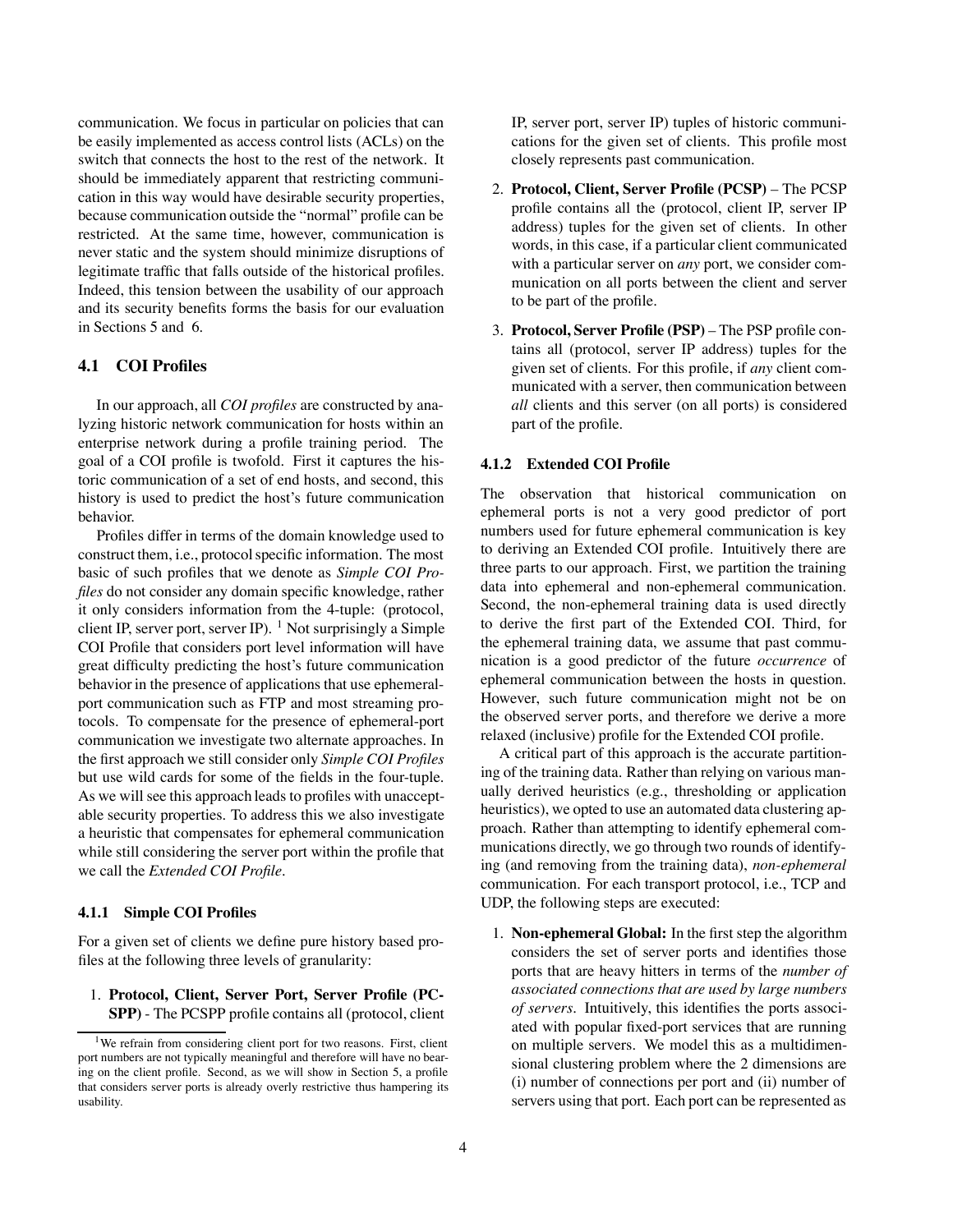a point in this 2-dimensional space. We then use the *kmeans* unsupervised statistical clustering algorithm [7] to separate the heavy hitter ports from the others. Given a set of points in an n-dimensional space, and a desired number of partitions k, *k-means* performs an iterative partitioning which minimizes the sum, over all clusters, of the within-cluster sums of point-to-clustercentroid distances. Our inputs to the k-means algorithm are all ports that were used as server ports on multiple servers. Each port  $p$  is represented by the tuple  $(n_p, s_p)$  where  $n_p$  is the number of connections on that server port and  $s_p$  the number of servers that used port  $p$ . We set  $k$  to 2 to separate the heavy hitter cluster, and used squared Euclidean distance as the distance measure for clustering.

Before applying k-means clustering we perform the following operations. (i) *Log transformation*: in order to reduce the effect of outliers at the high end of the value range, transform the data values for each variable to a logarithmic scale. (ii) *Scale Standardization*: The 2 variables have different scales. We normalize them on a common scale to avoid one variable from dominating the other in the clustering. We selected the widely used z-score normalization. Z-Score is defined as  $x = (v - mean(v))/stdev(v)$ , where v is the input variable, and the transformed scores have a mean of zero and a standard deviation of one.

The k-means algorithm uses randomly selected initial centroid locations. Poorly placed centroids may drive the k-means clustering to a local minimum. To address this possibility, we repeat the k-means clustering 100 times, each with a new set of randomly selected initial cluster centroid positions, and select the solution with the lowest value for the total sum of withincluster point-to-centroid distances. The k-means step yields 2 distinct clusterings of the points. The first one corresponds to points clustered around low values of number of connections and number of servers. The second cluster consists of points that have high values along these dimensions. The ports corresponding to these points are selected as the *global ports* for the transport protocol prot being considered. We derive the following profile for these ports. The tuple  $(c, s, \cdot)$  $p, prot)$  is added to the profile if there was a client  $c$ communicating with a server  $s$  on global server port  $p$ with protocol prot.

2. **Non-ephemeral Per-Server:** We remove from the training data all the communications associated with the global ports identified above. In the next step we aim to identify from among the remaining ports, those (server, port) pairs that have significant communications. Intuitively, each such pair corresponds to that server running non-ephemeral communications over that server port. We use the k-means clustering (described above), with  $k = 2$  for clustering based on *number of connections* from each (server, server port) pair. We select the heavy hitter cluster as the set of *per-server ports*. The tuple (c, s, p, prot) is added to the profile if there was a client  $c$  communication with a server  $s$  on server port  $p$  with protocol  $prot$ , where the pair  $(s,p)$  belongs to the heavy hitter (server, server port) set. For each server s, we also compute the list of ports  $P_s$ , which will be used in the next step, that are either in the global port list or in the heavy hitter port list.

- 3. **Ephemeral:** The next step is to identify, from the remaining communications those client-server pairs that communicate on many ports, i.e., client-server pairs engaging in ephemeral communication. We use kmeans clustering to cluster the client-server pairs into a heavy-hitter and non-heavy-hitter cluster based on the *number of ports* these pairs communicate on. For the identified heavy user pairs  $(c, s)$ , we add rules to the profile that would allow communication between the pair on **all ports**, except the set of global ports or the per-server heavy hitter ports (set  $P_s$ ) for that server. This exclusion is geared specifically to protect the ports in  $P_s$  which are running popular fixed-port services.
- 4. **Non-Ephemeral Unclassified:** In the final step all remaining communications that have not been classified through the preceding steps are added to the profile as non-ephemeral communication. I.e., if there was a client  $c$  communicating with a server  $s$  on server port p with protocol prot, then we add the tuple  $(c, s, p, z)$ prot) to the profile.

#### **4.2 Throttling Disciplines**

We consider the following Throttling Disciplines (TDs): (i) n**-**r**-Strict:** A n-r-strict TD blocks all out-of-profile communication and blocks all communication of a client if the number of out-of-profile attempts exceed a threshold  $n$ within a time period  $r$ .  $n$  might be 0 in which case all communication is blocked as soon as one out-of-profile communication is attempted. (ii) n**-**r**-Relaxed:** A n-r-relaxed TD allows  $n$  out-of-profile communications to succeed within a time period  $r$ . If the number of out-of-profile interactions exceed a threshold  $n$  within a time period  $r$ , all future communication is blocked. For  $n = 0$  this policy is equal to the 0-strict policy. (iii) n**-**r**-Open:** A n-r-open TD allows  $n$  out-of-profile communications within a time period  $r$ . It blocks all out-of-profile communications when the number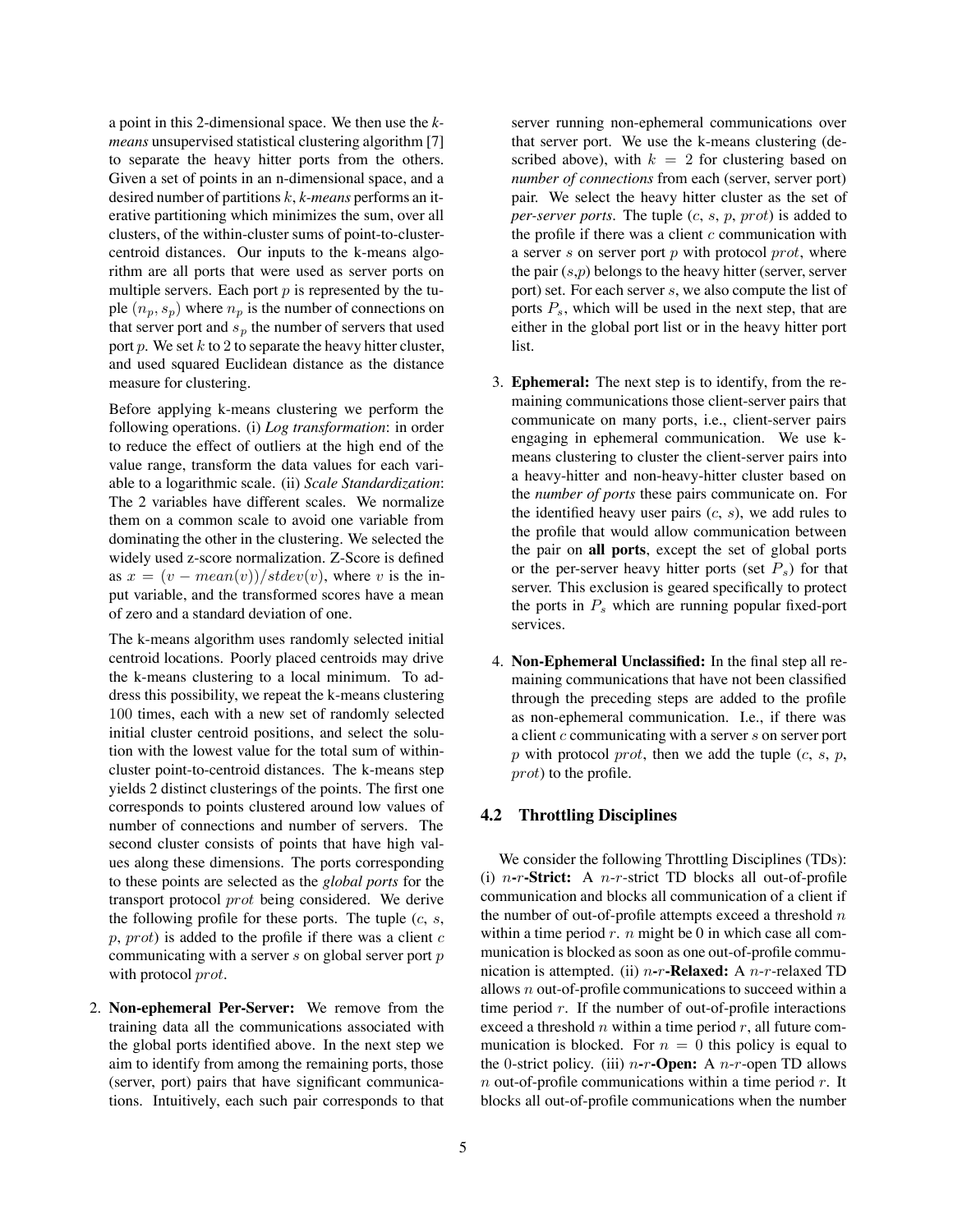of out-of-profile interactions exceed a threshold  $n$  within a time period  $r$ , but never blocks in-profile communications.

## **5 Usability**

In this section we discuss the usability of the profiles and throttling disciplines we proposed. In particular we evaluate three aspects of usability. First we discuss the different profile sizes that will impact the complexity required to implement such a profile on a network device. Secondly we investigate how well profiles built using the first four weeks of our data set match communication in the next four weeks to provide some insight in how well profiles predict future communication. In the last evaluation of this section we simulate the three TDs.

#### **5.1 Profile Properties**

Since our profiles need to be specified within the network device (switch/router/firewall) that enforces our TDs, the size of each profile is of particular importance. Using the profiles we derived from the first four weeks, we computed the number of rules needed to specify the profile. In this context a rule has slightly different definitions for the different profiles. For simple history based profiles, a rule is defined as the n-tuple covering the fields included in the profile. This means that the PCSPP rules are defined as the following 4-tuple  $(c, s, p, prot)$ . The PCSP rules are a 3tuple covering  $(c, s, prot)$  and the PSP rules are a 2-tuple including (s, prot) . In contrast, the Extended COI Profile has two types of rules. The first type of rules covers all non-ephemeral communication and is represented by a 4-tuple identical to the PCSPP rules. The second type of rule describes ephemeral communication. These rules are represented by a tuple representing a client, a server and a set of port ranges. We denote these rules as range rules.

As expected the rule counts for the three simple COI profiles (PSP, PCSP, PCSPP), shown in Table 1, show an increasing number of rules as more IP header fields are added to the profile. These profiles show a 4.2 to 6.3 fold increase in rules going from a purely server IP address and protocol based rule set to a rule set based on client IP address, server IP address and protocol. Interestingly, the further increase in profile rules if the server port is added is 59% for TCP whereas for UDP the profile size increases 374%. This result confirms the intuition that TCP server ports are more stable than UDP server ports.

The number of rules needed to specify the Extended COI profile is only slightly larger than the number of rules in the PCSPP profile. In both the UDP and TCP cases we required less than 400 ephemeral rules for our client set of 150 hosts. Overall we can conclude that our profile sizes are quite manageable. Even for the largest profile (Extended COI) we require on average less than 100 rules per client to capture the clients communication pattern.

Next we consider the question of how well the historybased profiles predict future behavior of clients. Figure 1 shows the empirical CDF of connections per client in weeks 5 to 8 of our data sets. In the rest of this section we will use weeks 5 to 8 as test weeks to validate the profiles we derived from the data collected in weeks 1 to 4. Therefore, a basic understanding of the traffic in weeks 5 to 8 is of interest. First we can observe that we see similar distributions in all 4 weeks for the empirical CDF of the number of client connections. This allows us to conclude that each of the 4 test weeks has a comparable mix of client traffic. In addition we observe that more than 45% of the clients have more than 1000 connections within the enterprise network per work week, a reasonable model for normal user behavior.

Using these test weeks, we counted the number of connections not within the PCSPP profile. Figure 2 depicts the empirical CDF of such connections. The number of missed connections is fairly high. For example, 20% of the clients miss at least 100 connections per week in each of the weeks. Although this number is not outrageously high, it is still fairly significant. Note that the miss count is really a conservative estimate of the true user impact and does not account for collateral impact. For example, the 0-r-Strict TD will block all the out-of-profile connections, as well as all in-profile communications during a blocking event. This highlights the need for a policy that allows for some level of out-of-profile communications to accommodate normal changes in communication patterns.

#### **5.2 User Impact**

We estimate the impact on a user for a given profile via simulation of all combinations of profiles and policies under various parameter settings. The goal of the simulator is to determine how many legal connections would have been blocked in the simulated environment. The simulator uses an out-of-profile counter  $c$  that counts the number of outof-profile connections. It is either reset after the time period  $r$  specified in the TD or manually by the network operator following an investigation of the *event*. As our data has been cleaned, in this section we assume that all events are caused by "good" traffic that happens to be out-of-profile. An *event* occurs when the out-of-profile counter c exceeds the threshold  $n$  of allowed out-of-profile communications before  $c$  is being reset. Therefore, the simulator considers the following parameters:

- **Profile:** The derived profiles namely, PSP, PCSP, PC-SPP, and extended COI.
- **TD:** The throttling policies namely, STRICT, RE-LAXED, and OPEN.
- *n*: The allowed out-of-profile threshold. We investigated values of 0, 1, 5, 10, 15, and 20.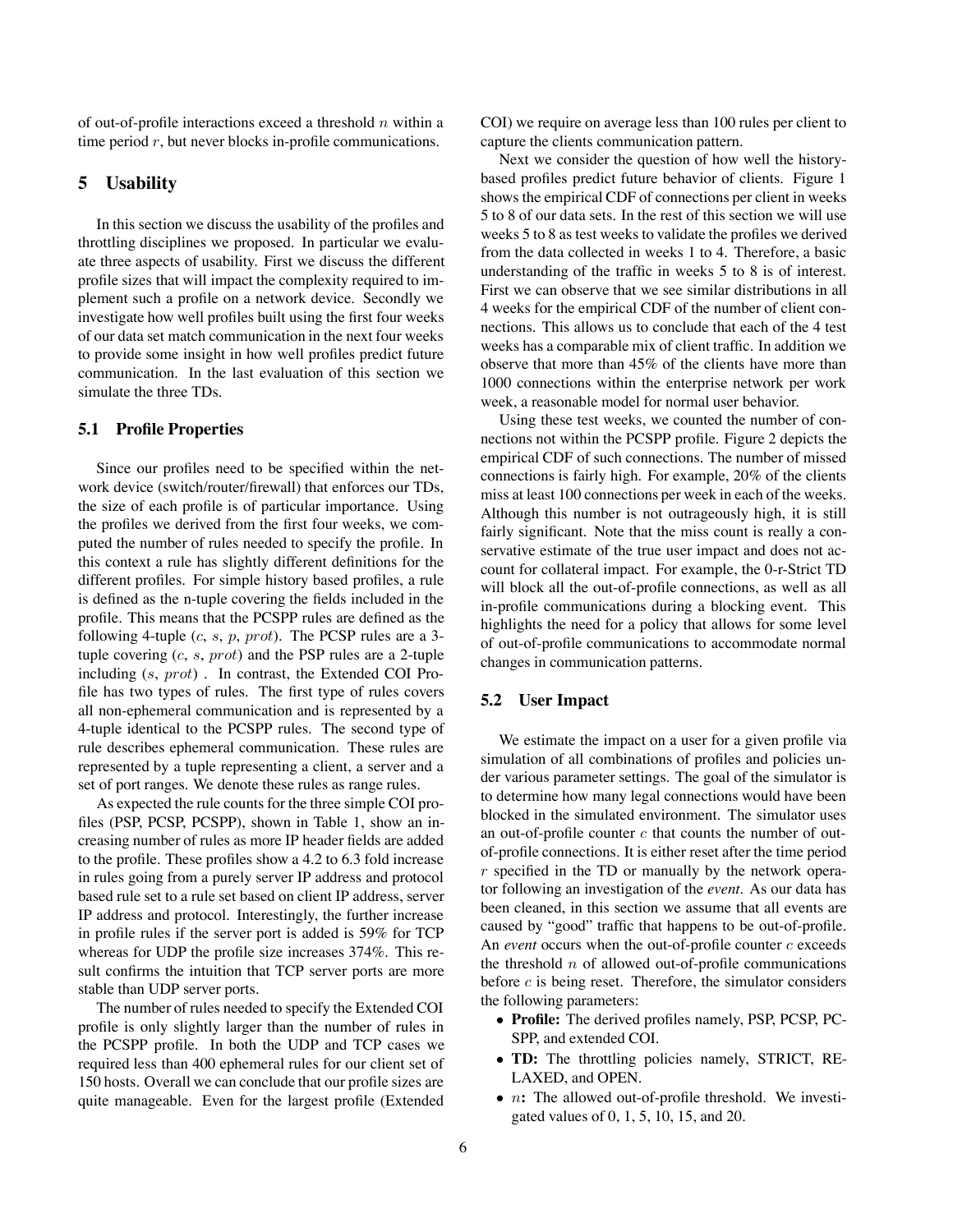| Algorithm           | Protocol   | n-tuple rules | range rules | Total |
|---------------------|------------|---------------|-------------|-------|
| <b>PSP</b>          | <b>TCP</b> | 705           |             | 705   |
| <b>PCSP</b>         | <b>TCP</b> | 3001          | $\Omega$    | 3001  |
| <b>PCSPP</b>        | <b>TCP</b> | 4775          | $\Omega$    | 4775  |
| <b>Extended COI</b> | <b>TCP</b> | 4443          | 338         | 4781  |
| <b>PSP</b>          | <b>UDP</b> | 316           |             | 316   |
| <b>PCSP</b>         | <b>UDP</b> | 2014          | $\Omega$    | 2014  |
| <b>PCSPP</b>        | <b>UDP</b> | 9563          | 0           | 9563  |
| <b>Extended COI</b> | <b>UDP</b> | 9193          | 389         | 9582  |

**Table 1. Profile Sizes**





**Figure 2. Missed Connections per client in PCSPP**

- $r$ **:** The counter-reset-timer  $r$  is the time interval<sup>2</sup> in which we reset  $c$  to zero. We investigated 1 hour and 1 day.
- **Block Time:** The time period it takes an operator to investigate an event and unblock a client. After a client is unblocked  $c$  is set to zero. We investigated values of 1 minute, 10 minutes and 1 hour.
- **Test Week:** The week for which we performed the simulation. We used all test weeks which are weeks 5-8.

The simulator measures the number of blocked connections and blocking events.

#### **5.2.1 Simple COI Profile Based Simulation Results**

We performed simulations for all Simple COI based profiles under the various parameter settings. To reduce the parameter space, we then grouped all results for a given profile, TD,  $n$ , block time, and  $r$  set into a single representing the numberof blocked connections per (client, week) tuple. Since the test weeks have similar empirical distributions, as shown in Figures 1 and 2, we believe that this combination has minimal impact on the results presented while simplifying the presentation of the results in this multidimensional parameter space.

**Blocked Events:** Figure 3 depicts the number of events for the 50%-tile and 90%-tile of (client, week) tuples. These two figure covers all three TDs since the number of events is independent of the chosen TD. The reason for this independence is that an event is triggered when the TD threshold  $n$ is reached, which represents the start of an event in all three TDs. TD-specific blocking action is taken for the duration of the block time, but does not come into play if we are only considering event counts. The out-of-profile count,  $c$ , is reset either after an event or after the reset time expires. The times in this cycle do not depend on the TD used, therefore, the event count is independent of the TD.

In Figure 3 the block time was fixed to 10 minutes to investigate a blocking event. As expected the graphs show that the number of events decreases as  $n$  increases. In fact for  $n = 10$  the 50% tile graph shows only 1 event per (client, week) pair for the most restrictive Simple COI based profile. The 90%tile event graph shows that the event count increases by more than an order of magnitude.

**Blocked Connections:** In Figures 4, 5, and 6, we show the 50 and 90%tile results of the number of blocked connections for OPEN, RELAXED and STRICT TDs respectively. It is not surprising that the OPEN TD performs best in both the 50%tile and 90%tile. This is because the in profile communication is never blocked. However, as we will see in the security analysis (Section 6) this TD allows all vulnerable in-profile servers to be infected by a spreading worm. In contrast the RELAXED and STRICT TD block all communications after an event which has a modest impact on the 50%tile number of connections blocked per (client, week) but a dramatic impact on the 90%tile number of connections

<sup>&</sup>lt;sup>2</sup>An alternate approach to resetting  $c$  after a fixed interval would be to use a sliding window of size  $r$ . We chose the interval-based approach since it lends itself to a simpler implementation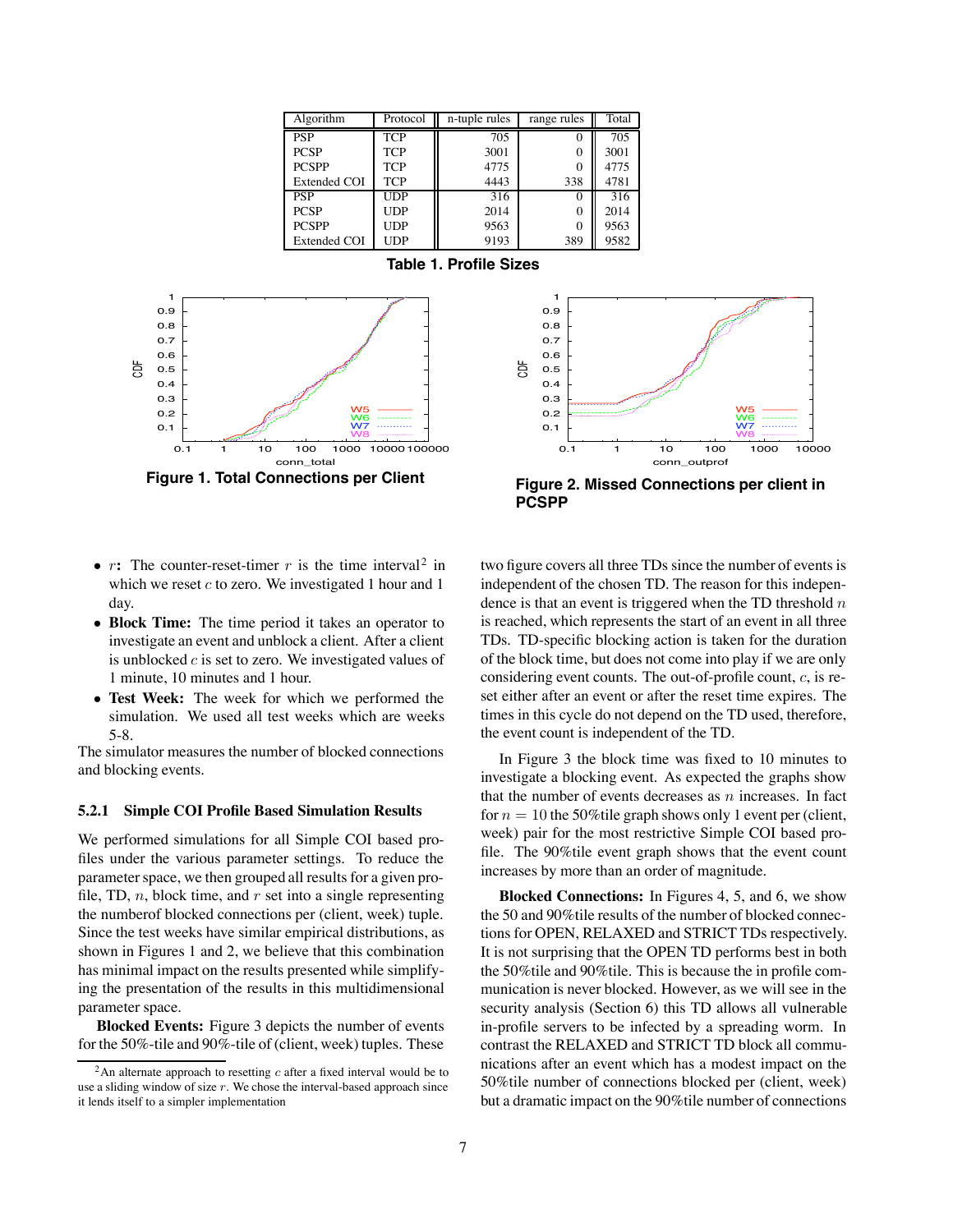

**Figure 3. Number of Blocking Events using 10 minute block time**





blocked per (client, week). The reason is for this is that if a busy client triggers an event, many in profile communications suffer. In addition the STRICT TD always blocks out of profile communications even if no event occurs. Compared to the RELAXED TD, this slightly increases the number of blocked connections per (client, week) for small  $n$  (in fact the two TDs are equal for  $n = 0$ ) but shows a larger impact for large n.

It is not surprising that the Simple COI based profiles are becoming substantially less usable as additional IP header fields are considered. For example, for the RELAXED TD in Figure 5, the number of blocked connection in the 90%tile graph differs by three orders of magnitude between PSP and PCSPP for  $n = 1$ . Although this would indicate that from a usability point of view we should choose one of the less restrictive profiles, we will see in Section 6 that the security properties of the PSP and PCSP profiles are not acceptable for a large number of environments.

Another observation we can make from Figures 3 to 6 is that r, which we varied between 1 hour (RST=3600 seconds) and 1 day (RST=86400 seconds), does seem to impact the results sub-linearly. In nearly all cases a doubling in  $n$ improves the results approximately the same amount as the reductions of the  $r$  from 1 day to 1 hour. Since the amount of out of profile communication which is possible without triggering an event is limited by the rate  $oprate = n/r$  it seems beneficial to chose a  $r$  of 1 day which is 24 times larger than the 1 hour reset time and compensate for the increase in events or blocked connections by doubling n. The resulting *oprate* is therefore 12 times smaller while we preserve the same usability characteristics. The oprate is particularly important for slow spreading worms which can only spread undetected (without triggering an event) if they initiate out of profile connections with a rate smaller than oprate.

**Blocked Time:** Based on the results of previous experiments, we chose  $n = 10$ ,  $r = 1$  day and the RELAXED TD for the remaining evaluations. This choice was motivated by the fact that for the tested TDs and parameter settings a larger *n* seems to produce diminishing returns. In addition, as discussed above, choosing a  $r$  of 1 day greatly reduces the undetected probing a slow spreading worm can perform without impacting the number of events or blocked connections per (client, week) substantially. The relaxed TD was chosen since the OPEN TD, as we will see later, is too permissive from a security perspective while the STRICT TD produces a higher user impact.

Using these settings we now investigate the impact of the block time. This parameter is determined by how quickly network operators react and is not a parameter that can be chosen freely. The results, shown in Figure 7, indicate that the number of connections blocked per (client, week) increases sub-linearly with increasing block time. We observe that a block time of 10 minutes (which requires the network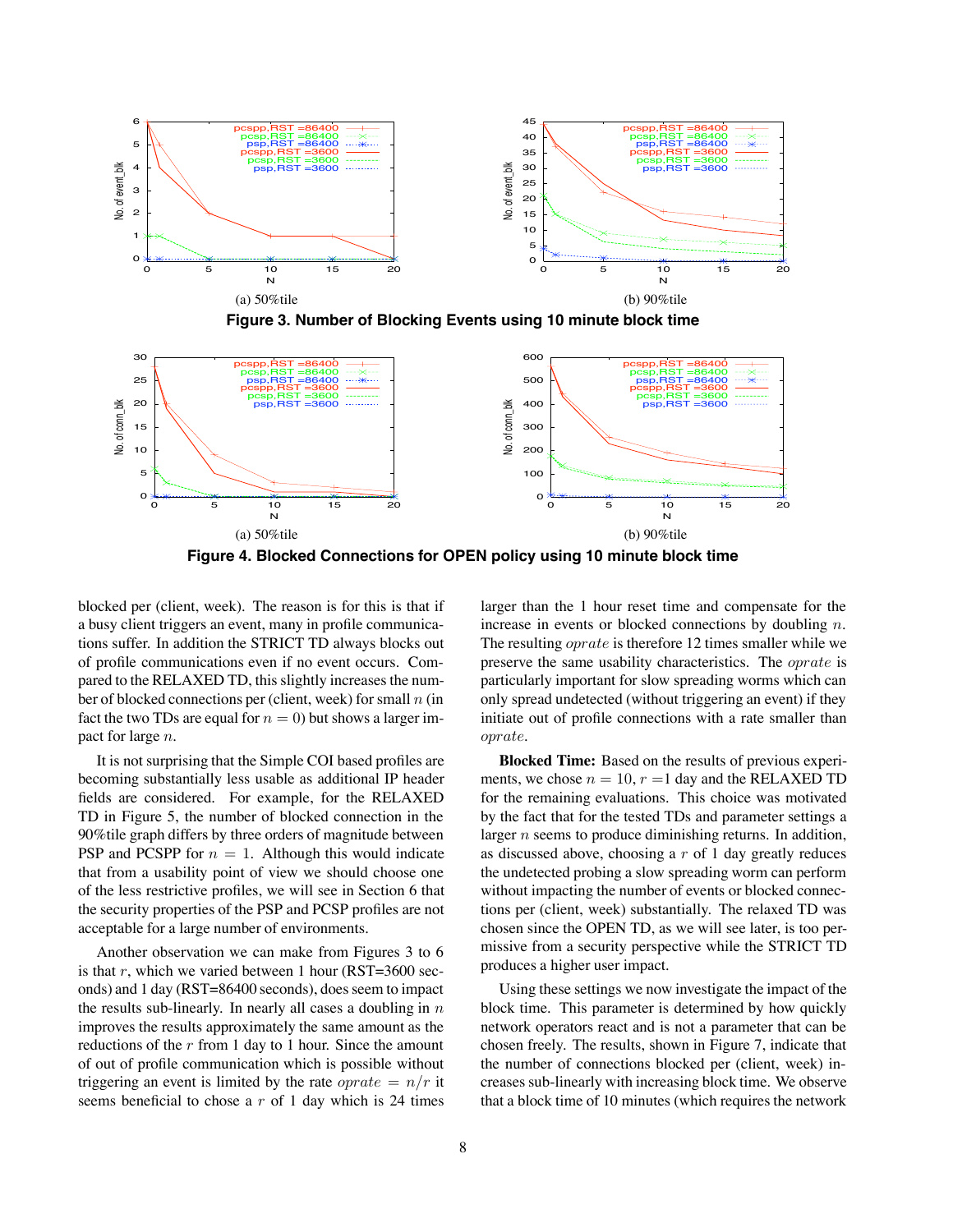

**Figure 5. Blocked Connections for RELAXED policy using 10 minute block time**



**Figure 6. Blocked Connections for STRICT policy using 10 minute block time**

operator to react to events within that time) provides acceptable results with 7 blocked connections per (client, week) for the 50%tile PCSPP profile.

## **5.2.2 Impact of Extended COI**

As we have discussed before, a substantial part of the out-of-profile connections in the PCSPP profile are due to ephemeral ports. Our goal with developing the Extended COI profile is to attempt to more accurately predict such ephemeral communication. We now investigate the benefits in terms of usability of the Extended COI profile by comparing it to the PCSPP profile with the parameter set derived in the previous section. Table 2 shows the absolute number of events and blocked connections for the 50, 80 and 90%tile (client, week) value. It also shows the relative *improvement* of the events and blocked connections for those percentiles. We focused this table on the 50-90% tile range since the lower percentiles already produce few events and blocked connections. The results show that the number of blocked connectionsimproves between 43% to 66% for the 50%tile, between 30% to 39% for the 80th percentile, and between 15% to 33% for the 90th percentile—overall a substantial improvement over the PCSPP profile. The number of events is also reduced, however, it seems that the improvements are smaller which indicates that busier hosts benefit more.

## **6 Security**

This section details our simulation-based security evaluation of the COI approach. We use the data and methodology identified in the preceding sections to derive a network model and source TD and profiles. The worm simulation used throughout models propagation in simulated (discrete) rounds within a modeled enterprise network. The simulated worm can compromise hosts through a fixed port over which the worm is propagated, e.g., port 80/http. An *infected* host can comprise exactly one other host in a round. Hence, modulo the mitigation technique used, the number of worms attempting to compromise other hosts grows at each round. In this way, the simulation models the exponential behavior of worm propagation within the enterprise. We use two metrics to evaluate security. The *infected* metric indicates the number of hosts infected at the end of the experiment. This reflects the degree to which the tested policies contain the worm outbreak. The second metric, *time to completion* measures the number of rounds till completion of the experiment. This measures how quickly a worm is contained or, in the case of saturation, how quickly all vulnerable hosts are compromised.

Each compromised host in the simulation has a fixed probability s of successfully compromising another simulated host in a round. This parameter models the ability of the worm to identify a vulnerable host to attempt to compro-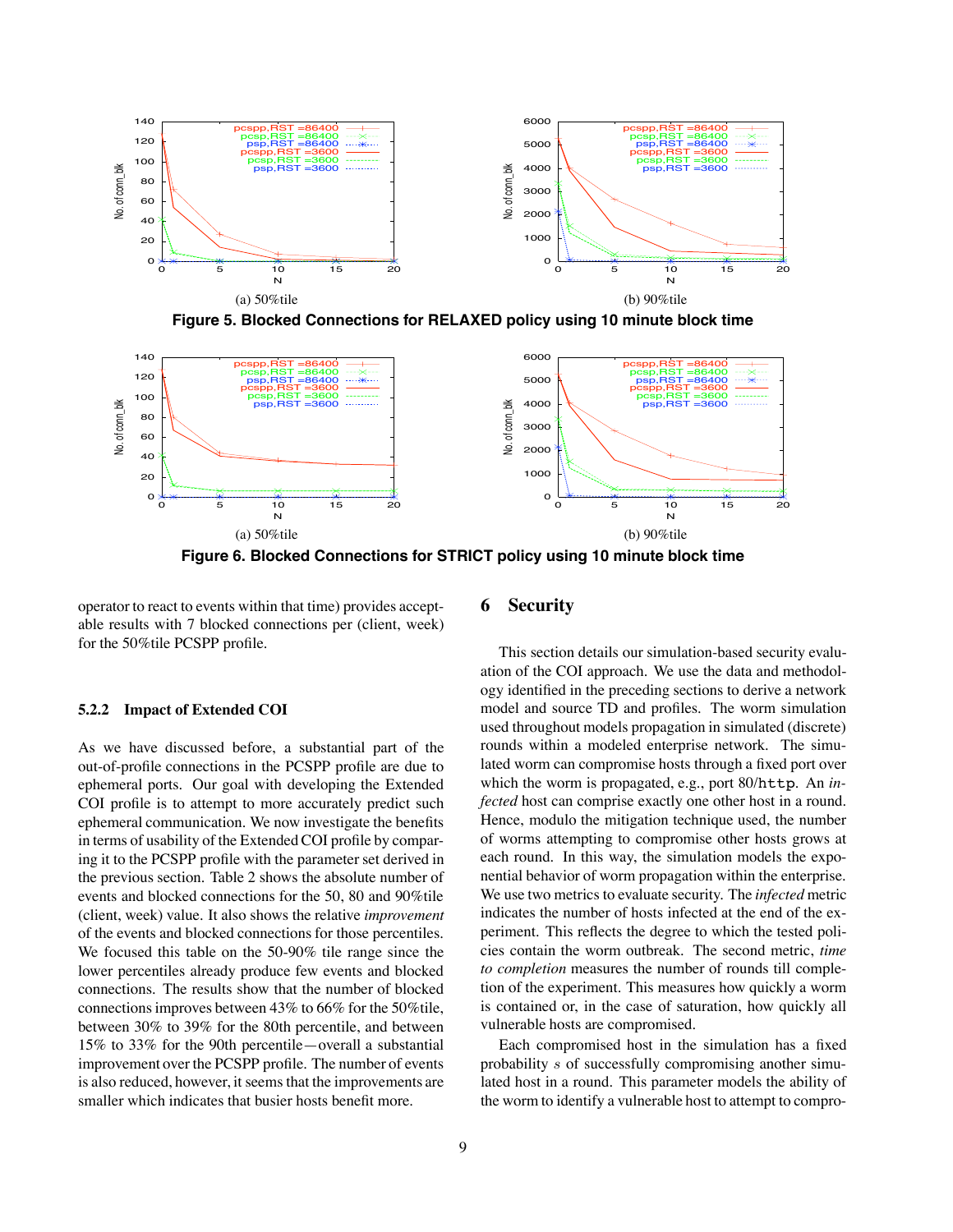

**Figure 7. Blocked Connections per (client, week) vs Block duration (RELAXED policy 1 day reset time and**  $n = 10$ **)** 

| Comparison Type | <b>PCSPP</b> | Exten. | Change % | <b>PCSPP</b> | Exten. | Change % | <b>PCSPP</b> | Exten. | Thange $\%$ |
|-----------------|--------------|--------|----------|--------------|--------|----------|--------------|--------|-------------|
|                 | 50%          |        |          | $80\%$       |        |          | 90%          |        |             |
| Events          |              |        |          | −            |        | 27       | 16           | 14     |             |
| Open BC         |              |        | 66       | 71           | 42     | 39       | 190          | 160    |             |
| Relaxed BC      |              |        | 57       | 266          | 160    | 39       | 1632         | 1090   | 33          |
| Strict BC       | 37           | ∠∎     | 43       | 451          | 313    | 30       | 1782         | 1340   | 24          |

**Table 2. Extended COI and Simple COI based profiles events and blocked connections (BC)**

mise. A host can be compromised if  $(a)$  the host is reachable by the infecting host according to the tested profile and TD, and (b) the policy has not restricted communication to the victim host/port, and  $(c)$  if the victim host is not already compromised. If a host is infected during one round of the simulation, then it will attempt to infect other hosts in subsequent rounds. Every out-of-profile communication attempt by a host is deemed a miss. As defined in Section 4, TD determines how the host is restricted once it reaches the  $n$  threshold of misses. To restate the TDs, the  $n-r$ -STRICT and  $n-r$ -RELAXED will prevent any further compromise attempts by that host once the threshold is reached, and the  $n-r$ -OPEN will prevent any out-of-profile attempts once the threshold is reached. For our simulation we assumed that  $r$ is much larger then the time to spread the worm. For brevity we, therefore, do not consider the impact of  $r$ , i.e., assume  $r = \infty$ .

An experiment terminates when all hosts are compromised or there are no hosts that can compromise any remaining uninfected hosts. The network is *saturated* if all compromisable hosts are compromised (which represents the worst-case, total infection of the network). Conversely, a worm is *contained* when the worm can no longer spread because of profile and TD restrictions, but there remain hosts that are vulnerable to compromise. The simulation uses the source data used in the profile creation to seed the experiments. We conservatively assume all hosts that have the target port in their profile, either as a client or a server port, are vulnerable. In practice, there may be other ports vulnerable in the network that were unused over the 8 week sampling period. On first glance, this may appear to underestimate the possible spread of the worm. However, because unused ports will not show up in any profile, they offer no additional opportunity for comprise in a  $n-r$ -STRICT policy, and only up to the threshold in the  $n-r$ -RELAXED and  $n-r$ -OPEN policies. Conversely, many worms are only able to compromise hosts that are listening on a particular port, i.e., will only exploit a vulnerability in the server interface. Our simulation of client ports as also being vulnerable is more conservative, as it would require the compromising of the client based on client request, e.g., a buffer overflow in the response to some client driven request. In practice, client-side vulnerabilities are less frequently observed and are more difficult to exploit. Hence, the propagation of worms in real networks is likely to be less successful than that reported.

Each experiment seeds a single simulated host as compromised and models infection behavior, round by round, until the experiment terminates. We repeat the simulation for each seeded host with a different seed and show the measurements taken over all experiments. Hence, each experiment is for a TD/profile/parameter is repeated a number of times equal to the number of vulnerable hosts. For our evaluation we chose ports for which a reasonably large number of exploits is actively being monitored by a large tier 1 ISP e.g., 25, 80, 53, 135, 137, 139, 443, 445. We repeat the simulation over the three TDs  $(n-r-\text{STRICT}, n-\text{SFRICT})$  $r$ -RELAXED, and  $n-r$ -OPEN) and four profiles (PC-SPP, PCSP, PSP, and Extended COI). Table 3 summarizes the number of infectable hosts tested ports. Note that by con-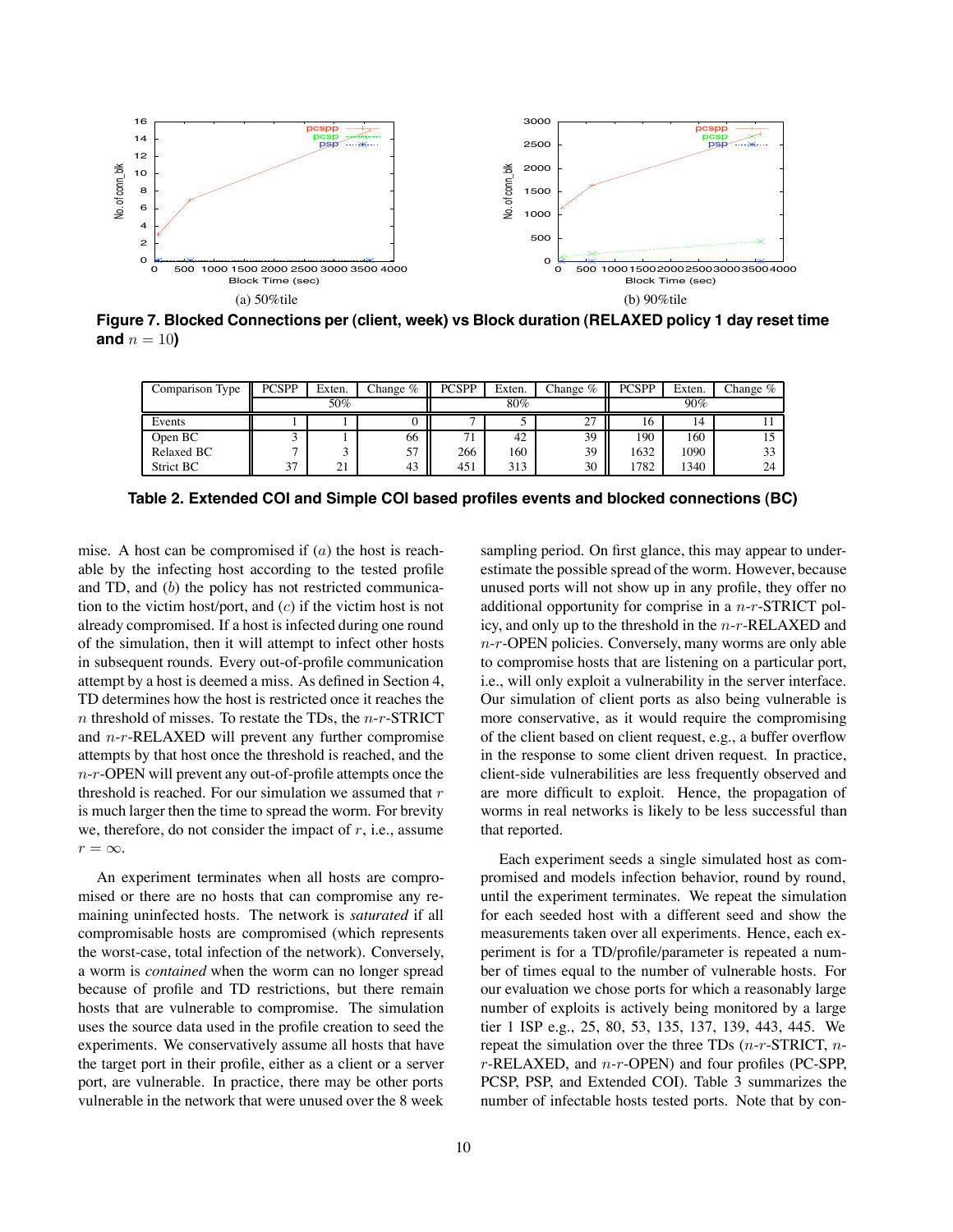|                       | <b>COI</b> Profiles |      |     |                 |  |
|-----------------------|---------------------|------|-----|-----------------|--|
| Port                  | PC-SPP              | PCSP | PSP | <b>Extended</b> |  |
| $25$ /tcp             | 40                  | 135  | 135 | 40              |  |
| $\sqrt{80/1}$ cp      | 91                  | 135  | 135 | 91              |  |
| $53/\mu dp$           | 128                 | 151  | 151 | 128             |  |
| $135$ /tcp            | 54                  | 135  | 135 | 54              |  |
| 137/udp               | 119                 | 151  | 151 | 119             |  |
| $\overline{137}$ /tcp | Ω                   | 135  | 135 | 61              |  |
| $\overline{139}$ /tcp | 98                  | 135  | 135 | 98              |  |
| $\overline{443}$ /tcp | 69                  | 135  | 135 | 69              |  |
| $\overline{4}$ 45/tcp | 90                  | 135  | 135 | 90              |  |

**Table 3. Vulnerable hosts by protocol**

struction, all hosts will be modeled as vulnerable in the PCSP and PSP policies because they do not restrict communication based on port.

#### **6.1 Baseline Infection Rates**

Figure 8 depicts the analytically developed spread of a worm in a network with no worm mitigation in place. This represents the worst-case scenario where all hosts are vulnerable and there is no countermeasure in place to detect and mitigate the worm behavior. Capped at 10,000 host infections, these tests show how the success of the worm in finding other victims affects the length of time it takes to saturate the network. The curves demonstrate why worms are so dangerous—even for worms with very small infection rates (1 in 10,000 attempts leads to an infection), there exists a point of critically at which the outbreak is growing at a rate faster than can reasonably be controlled. Highly effective worms (for example 100%, such as those with hitlists [14]) essentially infect the entire network immediately, where it takes only 14 rounds to infect the entire network. The slope of the infections is slightly less steep in the worms with lower rate. However, they are still extremely dangerous: using Slammer's average rate of 7 infections a second [11], it would take slightly less than 4 seconds for a worm to infect a network of 10,000 hosts.

Studied hereafter, there are two goals of a countermeasure illustrated by these graphs. First, obviously, it is desirable to completely contain the outbreak. Stopping an infection before it saturates the local network, and possibly more importantly, before it becomes uncontrollable within the Internet is essential to quashing it. However, as described by Staniford et al., it is not always possible to stop the worm. In this case, slowing the rate of infection is the primary goal: decreasing the slope of infection is enormously useful because it allows other countermeasures to be enacted. Such other countermeasures span from simple (turning off vulnerable hosts) to the exceptionally complex (real-time patching [8]) countermeasures.



**Figure 8. Unabated worm propagation**

## **6.2 Worm Containment**

An initial set of experiments sought to measure the effectiveness of the STRICT and RELAXED TD. Figure 9 shows a CCDF of the results of tests that simulate a worm attacking port 137 with  $s = 0.01(1\%)$  and  $n = 10$  under STRICT and RELAXED TDs. This aggressive worm successfully compromises a host one out of every one hundred tries but is largely ineffective. It is quashed in short order because any infected host is shut down before it can do much damage: that is after ten misses, the host is prevented from communicating over the network. The STRICT policies almost never goes beyond a single host – no out of profile communication is ever allowed. However, the RELAXED policy allows a small amount of additional spread (by allowing some infections to occur that are out of profile).

The simulation of worm behavior under the OPEN TD lead to more polar results. Either the worm was largely contained as in the preceding experiments (infecting  $< 5$  hosts) or all hosts were compromised. Figure 10 illustrates this phenomenon for the same experimental setup as above, e.g., port 137,  $s = 0.01(1\%)$ , and  $n = 10$  for the OPEN policy. Note that the profile types begin to exhibit different levels of effectiveness at this point. The PSP policy is essentially ineffective against the worm: over 98% of the tests ended with 140 of the 151 hosts being infected and over 50% of the tests ended with all the hosts being infected. Almost all networks protected by a PSP profile are saturated, save a vanishingly small number of cases where the mechanisms prevent infection of a few largely inactive hosts. Similarly, in the PCSP profile, the worm's behavior was largely divided, where 47% of the tests resulted in 3 or fewer infections and 46% of the tests resulted 139 or more infections. The Extended COI and PCSPP profiles performed essentially the same, where the contained/full infection rates occurred at around 30%. This similarity is a reflection of the profile construction, which, for this port, is identical. Note that the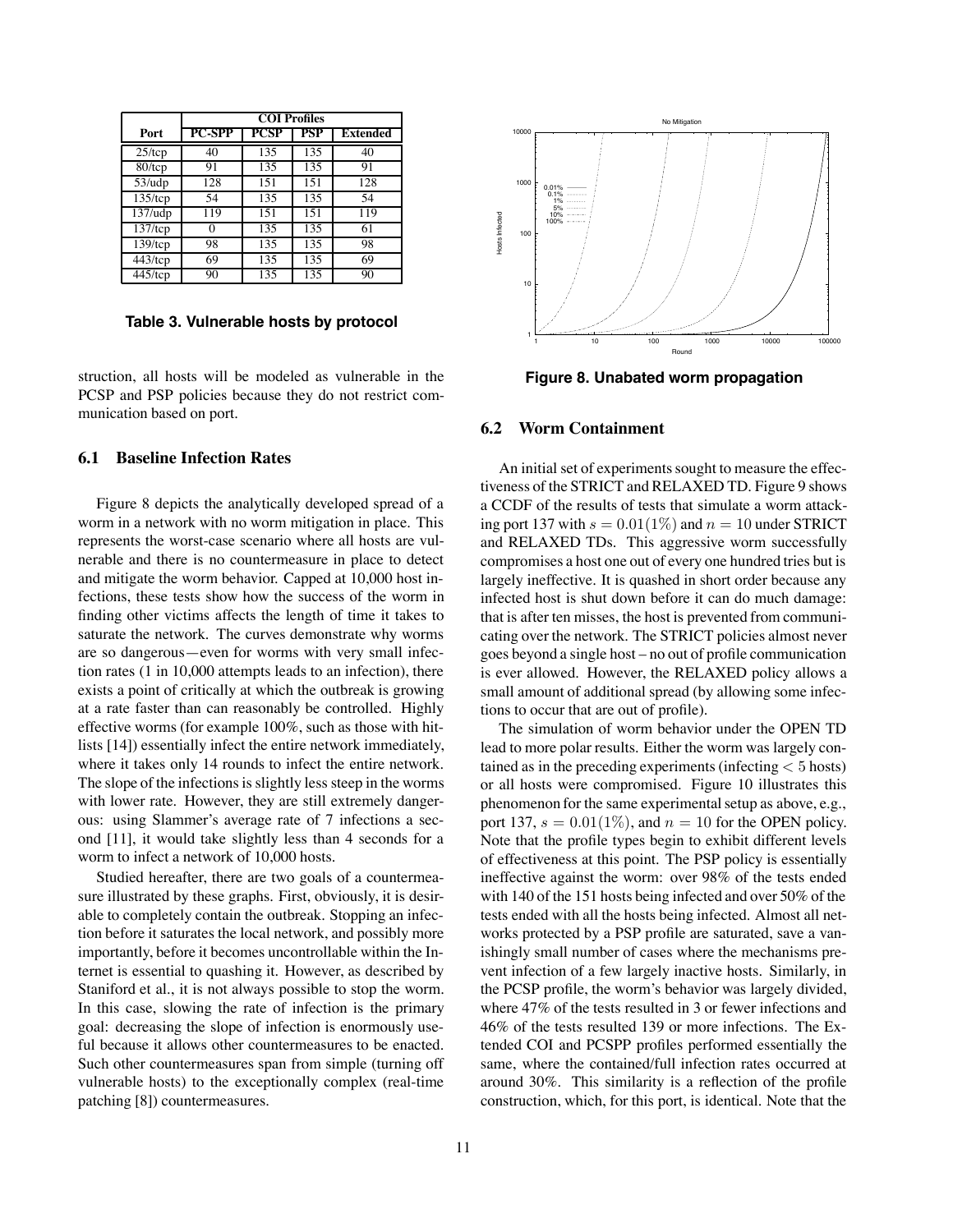

**Figure 9. Worm infections on port 137, s=** $0.01$ ,  $n = 10$ 

polar results are not surprising. The containment/total infection split essentially places a probabilistic roadblock in worm spread. Based on the worm aggressiveness and effectiveness, one can select a profile and TD that simply prevents it from reaching the point of criticality. Moreover, the Extended COI and PCSPP policies are significantly more effective in preventing the spread of the worm.

## **6.3 Worm Moderation**

A key question asks how long the worm can continue to survive in a restricted network. Each network reaches a point at which the worm has compromised as many hosts as is possible under the enforced profiles and TDs. We use the same set of experiments to characterize the worm *lifetime*, e.g., port 137,  $s = 0.01(1\%)$ , and  $n = 10$ . A worm lifetime is measured in either the amount of time it continues to infect hosts (where containment is achieved) or the length of time that is required to saturate the network. Interestingly, we desire to reduce the lifetime in the former case, e.g., to contain the worm as quickly as possible, and lengthen the lifetime in the latter, i.e., to allow for the worm to be recognized and other countermeasures employed.

Figure 11 shows the lifetime of the worm in the simulated environments under the STRICT and RELAXED policies. The lifetimes reflect the effective containment illustrated in the preceding section. Almost all experiments end in 10 rounds. The 10 round lower bound occurs when the worm stays alive while it consumes its  $n = 10$  out-ofprofile grace connections, after which it is completely shut down and thus contained. Note that a compromised host will find another host that is infectable by *somebody* with probability 0.1. In the Extended COI, PCSP, and PCSPP profile, just because the host isinfectable does not mean that the host is infectable by the client attempting the infection.



**Figure 10. Worm infections on port 137, s=** $0.01$ **,**  $n = 10$ 

Hence, because these otherwise infectable hosts can count as misses for those clients, few hosts survive more than the 10 rounds. Conversely, the PSP profile does not restrict client behavior, and hence we see many more outbreaks as expected, around 10% of the hosts compromise one or more hosts under the PSP profile.

The ability of our approach to slow worm propagation is illustrated in Figure 12. As in the preceding section, the OPEN policy leads to polar behavior. Either the worm is contained quickly or the network is saturated after a long period. The interesting aspect of this graph is not the containment, but the saturation. The expected baseline infection rates state that, under the experimental parameters, the worm should saturate the network in 482 rounds for Extended COI and PCSPP, and 506 rounds in the PSP and PCSP profiles. Our experiments show that this actual time to saturation is significantly longer, where the worm needs up to four times longer to saturate the network. Depending on the network size and available detection and defensive apparatus, this may allow sufficient time to enact effective countermeasures.

We performed the experiments detailed in the preceding sections for all the protected ports. Summarized in table 4, the results were largely similar to those in the preceding experiments. All ports exhibited polar results: either all hosts were compromised or very few were. For example, the appendix shows that the diverse ports 53 (DNS) and 80 (HTTP) exhibit the similar protective characteristics as port 137 (NETBIOS) in the preceding section.

Our experiments showed how the parameter  $s$  influences the worm success. We found that highly effective  $(s > 10)$ worms are largely impossible to stop under RELAXED and OPEN TDs. However, even a worm with perfect accuracy (e.g., a flash worm) is only able to infect one third of the hosts in a PSP profile, and essentially no hosts using the Ex-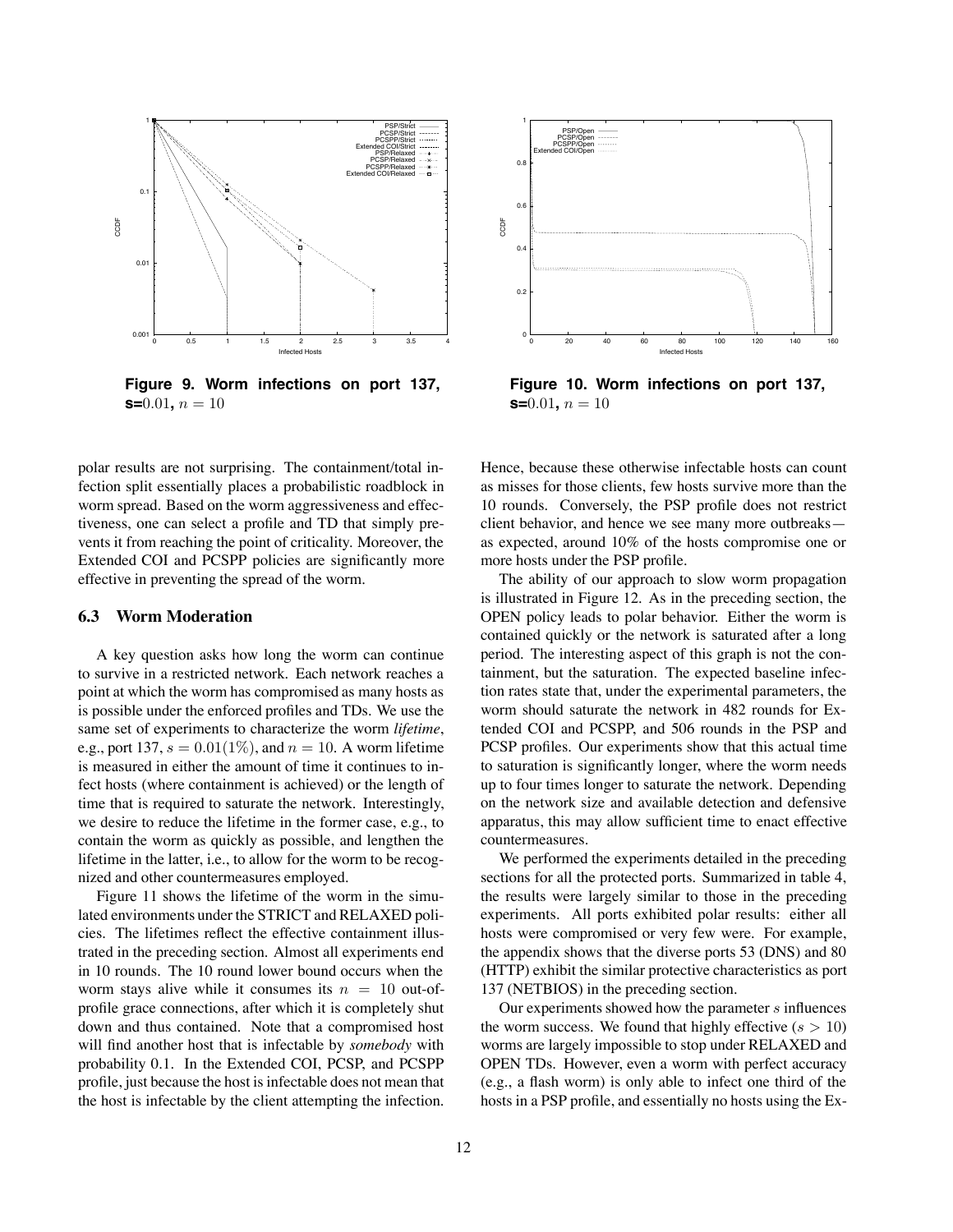| Port                  | <b>Policy</b> | $s(\%)$        | $\boldsymbol{n}$ | <b>PSP</b> | <b>PCSP</b> | <b>PCSPP</b> | Intelligent |
|-----------------------|---------------|----------------|------------------|------------|-------------|--------------|-------------|
| $135$ /tcp            | strict        | 1              | 10               | 0.768%     | 0.741%      | 1.852%       | 1.852%      |
| $135$ /tcp            | strict        | 5              | 10               | 0.872%     | 0.741%      | 1.852%       | 1.852%      |
| $135$ /tcp            | strict        | 5              | 100              | 14.044%    | 0.785%      | 1.852%       | 1.852%      |
| $135$ /tcp            | strict        | 10             | 100              | 31.048%    | 0.818%      | 1.852%       | 1.852%      |
| $135$ /tcp            | strict        | 25             | 1000             | 33.421%    | 10.126%     | 1.852%       | 1.852%      |
| $135$ /tcp            | strict        | 100            | 1000             | 33.421%    | 12.617%     | 1.852%       | 1.852%      |
| $135$ /tcp            | relaxed       | 1              | $\overline{10}$  | 0.842%     | 0.793%      | 2.143%       | 2.109%      |
| $135$ /tcp            | relaxed       | 5              | 10               | 1.383%     | 1.495%      | 3.841%       | 3.738%      |
| $135$ /tcp            | relaxed       | 5              | 100              | 98.938%    | 98.996%     | 99.280%      | 99.331%     |
| $135$ /tcp            | relaxed       | 10             | 100              | 99.997%    | 99.995%     | 100.000%     | 100.000%    |
| $135$ /tcp            | relaxed       | 25             | 1000             | 100.000%   | 100.000%    | 100.000%     | 100.000%    |
| $135$ /tcp            | relaxed       | 100            | 1000             | 100.000%   | 100.000%    | 100.000%     | 100.000%    |
| $\overline{135}$ /tcp | open          | 1              | $\overline{10}$  | 92.060%    | 61.871%     | 1.989%       | 1.972%      |
| $135$ /tcp            | open          | 5              | 10               | 95.734%    | 50.209%     | 16.907%      | 10.065%     |
| $135$ /tcp            | open          | 5              | 10               | 98.621%    | 98.886%     | 99.949%      | 99.074%     |
| $135$ /tcp            | open          | 10             | 100              | 100.000%   | 100.000%    | 99.983%      | 100.000%    |
| $135$ /tcp            | open          | 25             | 1000             | 100.000%   | 100.000%    | 100.000%     | 100.000%    |
| $135$ /tcp            | open          | 100            | 1000             | 100.000%   | 100.000%    | 100.000%     | 100.000%    |
| $53/\mu dp$           | strict        | $\mathbf{1}$   | $\overline{10}$  | 0.673%     | 0.662%      | 0.781%       | 0.781%      |
| 53/udp                | strict        | 10             | 10               | 0.969%     | 0.667%      | 0.781%       | 0.781%      |
| $53/\mu dp$           | relaxed       | 1              | 10               | 0.739%     | 0.732%      | 0.861%       | 0.854%      |
| 53/udp                | relaxed       | 10             | 10               | 6.125%     | 6.456%      | 6.796%       | 6.110%      |
| $53/\mu dp$           | open          | 1              | 10               | 98.719%    | 46.456%     | 0.897%       | 0.858%      |
| 53/udp                | open          | 10             | 10               | 99.737%    | 75.157%     | 54.831%      | 55.530%     |
| $80/$ tcp             | strict        | $\overline{1}$ | 10               | 0.763%     | 0.741%      | 1.099%       | 1.099%      |
| 80/tcp                | strict        | 10             | 10               | 1.152%     | 0.752%      | 1.099%       | 1.099%      |
| 80/tcp                | relaxed       | 1              | 10               | 0.815%     | 0.815%      | 1.177%       | 1.220%      |
| 80/tcp                | relaxed       | 10             | 10               | 6.505%     | 6.549%      | 7.457%       | 7.946%      |
| $80/$ tcp             | open          | 1              | 10               | 91.907%    | 50.486%     | 25.999%      | 26.186%     |
| 80/tcp                | open          | 10             | 10               | 96.524%    | 78.875%     | 62.764%      | 67.534%     |
| $\frac{137}{tcp}$     | open          | 1              | $\overline{10}$  | 91.536%    | 51.254%     | N/A          | 7.041%      |
| $137$ /tcp            | open          | 10             | 10               | 96.840%    | 79.597%     | N/A          | 64.888%     |

**Table 4. Broad security experiments - number of hosts infected per policy on the tested ports**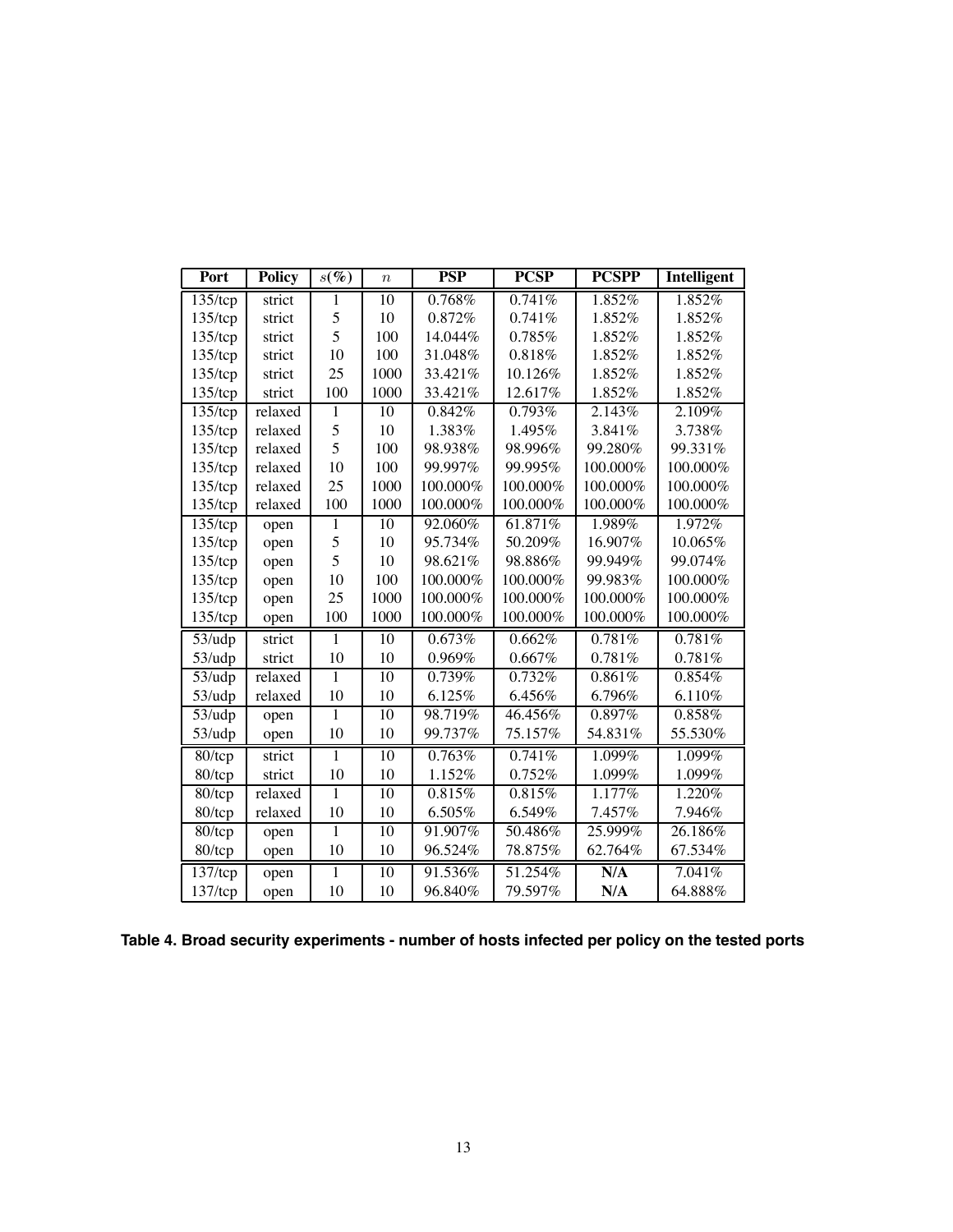

**Figure 11. Worm lifetimes on port 137, s=** $0.01$ ,  $n = 10$ 

tended COI. The reason for this is that the there are many hosts that may be infectable, but only a minute few that are actually within a particular Extended COI profile. Altering the policy threshold  $n$  similarly affects the result: there are demonstrable result changes in almost all policies when changing the *n* parameter from 10 to 100. As the threshold increases, the worm has more opportunity to infect outof-profile hosts. Hence, as is seen on port 135 in the RE-LAXED TD, increasing  $n$  allows a containable worm to saturate the network.

#### **7 Conclusions and Future Work**

In this paper we presented a brownfield approach to hardening an enterprise network against internally spreading malware. We presented techniques for automatically deriving four different individual host profiles (PSP, PCSP, PC-SPP and extended COI) to capture historical communication patterns(i.e., community of interest (COI)) of end hosts within an enterprise network. Using traces from a large enterprise network, we explore how three different security policies based on these profiles and TDs impact both the usability of the end host as well as the spread of worms and similar security threats. The main conclusions are: (i) The results validate a key premise of our approach that if future communication patterns are constrained to historical "normal" communication patterns, then the ability of malware (e.g., worms) to exploit vulnerabilities in the enterprise can indeed be severely curtailed. (ii) While the overall approach is promising, the selection of the correct profile and throttling discipline are both crucial to achieving effective security and usability properties. PSP and PCSP possess good usability but were too permissive resulting in poor security impact, while PCSPP had good security but poor usability,



**Figure 12. Worm lifetimes on port 137, s=**0.01,  $n = 10$ 

due to its inability to accommodate ephemeral communications. Among the throttling disciplines,  $n - r - Open$ had good usability but was largely ineffective against worm attacks, while  $n - r - Strict$  was very effective in worm defense but lacked good usability. (iii) Allowing a small number  $(n = 10)$  of out-of-profile communications per host before the throttling action is initiated, can substantially improve the usability (by accommodating new valid communications), while maintaining good security properties of the policy. (iv) A simple security policy comprised of our *Extended COI profile* and *n-r-Relaxed Throttling Discipline* which allows a small number of out-of-profile communications per host, achieves both high protection against worms and other threats, as well as low impact on the usability of end hosts.

We have shown that our profiles are sufficiently stable for weeks at a time, but still need to address how these profiles will be updated as communication patterns change over longer time periods. One possible option is to recompute the profiles periodically including the not-blocked outof-profile communications in the recomputation process. An alternate approach is to have the network operator add rules for legitimate out of profile communications manually whenever the network operator investigates an event. We are currently investigating the tradeoffs of these and other options.

#### **8 Acknowledgements**

We would like to thank Haowen Chan for his many contributions to early work in automated policy generation, to Will Enck, Lisa Johansen, and Patrick Verkaik for their editorial comments, and to the anonymous reviewers for their insightful technical comments.